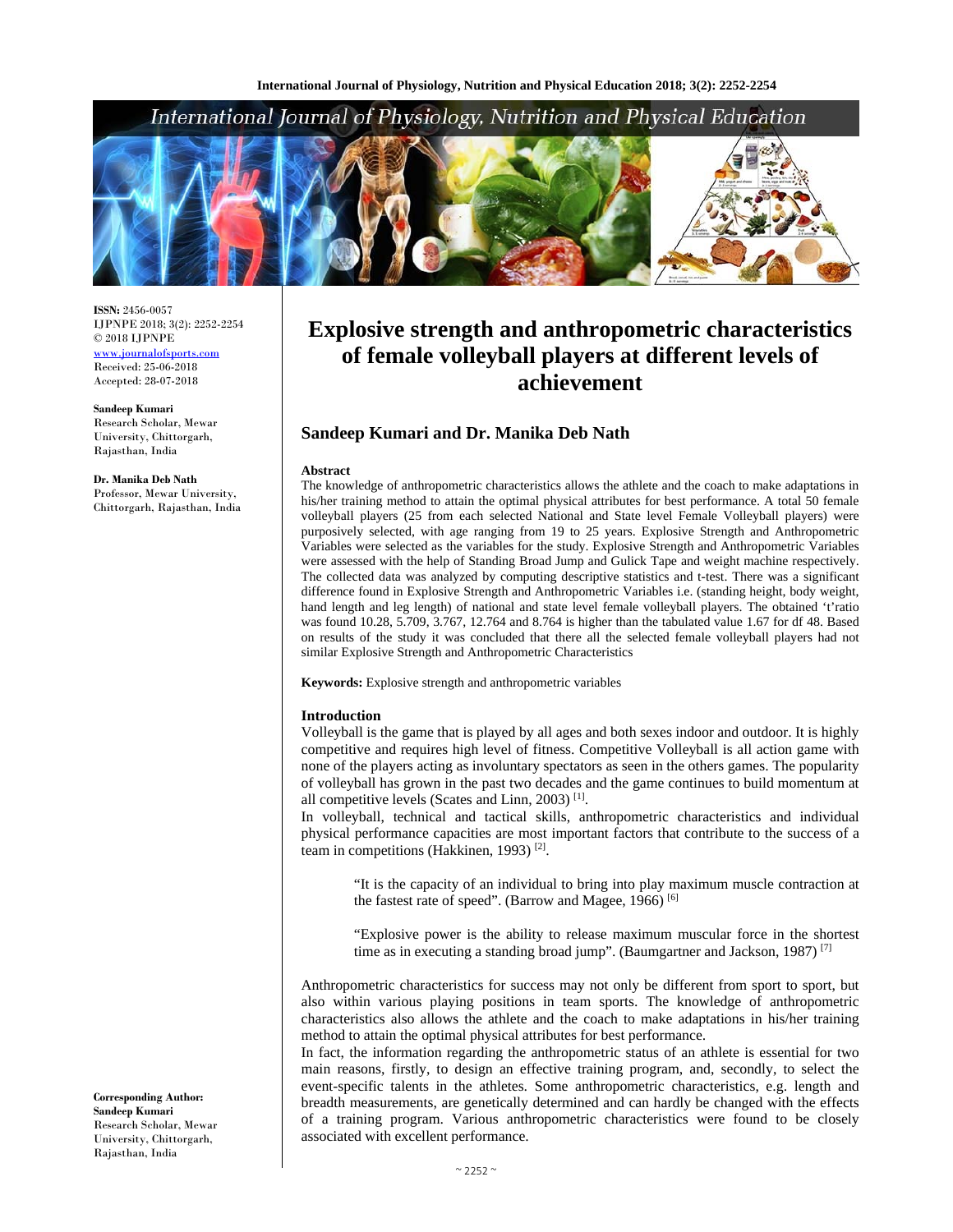#### **Objectives and Hypothesis**

Following objectives were framed for the study:

- To assess the Explosive strength of State and National level female volleyball players.
- To assess the Anthropometric characteristics of Female State and National level volleyball players.
- To compare the selected variables among the State and National level female volleyball players.

Based on the objectives following hypothesis was framed for the study:

 There would be no significant difference in the selected variables among the State and National level female volleyball players.

#### **Procedure and Methodology Subjects**

A total 50 female volleyball players (25 from each selected National and State level Female Volleyball players) were purposively selected, with age ranging from 19 to 25 years. Explosive Strength and Anthropometric Variables were selected as the variables for the study. Explosive Strength and Anthropometric Variables were assessed with the help of Standing Broad Jump and Gulick Tape and weight machine respectively. The collected data was analyzed by computing descriptive statistics and t-test.

#### **Criterion measures**

- 1. Explosive Leg Strength was measured by Standing Broad Jump and the scores recorded in centimeters.
- 2. Standing height was measured using Gulick Tape and the scores recorded in centimeters.
- 3. Weight was measured using Weighing machine and the scores recorded in kgs.
- 4. Arm length was measured using Gulick Tape and the scores recorded in centimeters.
- 5. Leg length was measured using Gulick Tape and the scores recorded in centimeters.

#### **Results and Discussions**

The collected data was analyzed and results pertaining to it are explained in the following tables:

**Table 1:** Representation of mean and standard deviation relation to explosive strength and anthropometric variables of national and state level female volleyball players

| <b>Volleyball players</b> |              | Mean   | <b>Std.</b> deviation | t-value |
|---------------------------|--------------|--------|-----------------------|---------|
| <b>Explosive Strength</b> | National     | 6.33   | 0.41                  | 10.27   |
|                           | <b>State</b> | 5.10   | 0.42                  |         |
| <b>Standing Height</b>    | National     | 177.30 | 0.98                  | 5.70    |
|                           | State        | 174.80 | 1.96                  |         |
| <b>Body</b>               | National     | 66.23  | 0.78                  | 3.76    |
| Weight                    | <b>State</b> | 65.26  | 1.01                  |         |
| Hand                      | National     | 76.71  | 0.59                  | 12.76   |
| Length                    | <b>State</b> | 73.99  | 0.88                  |         |
| Leg Length                | National     | 94.06  | 2.46                  | 8.76    |
|                           | <b>State</b> | 89.27  | 1.19                  |         |

'Sig at 0.05, table value  $(48) = 1.67$ 

Table No. 1 shows the mean values of explosive strength and Anthropometric Variables (Standing Height, Body Weight, Hand Length and Leg Length) between National and State level Female Volleyball Players, which were found to be 6.333 & 5.107, 177.308 & 174.801, 66.234 & 65.268, 76.718 & 73.994 and 94.064 & 89.273 respectively. The obtained 't' ratio was found 10.275, 5.709, 3.767, 12.764 and 8.764 is higher than the tabulated value 1.67 for df 48 which is required for significance at 0.05 levels. It was concluded that there was significant difference occurred in explosive strength and anthropometric variables i.e. standing height, body weight, hand length and leg length of national and state level female volleyball players.



**Fig 1:** Graphical representation of mean and standard deviation relation to explosive strength and anthropometric variables of national and state level female volleyball players